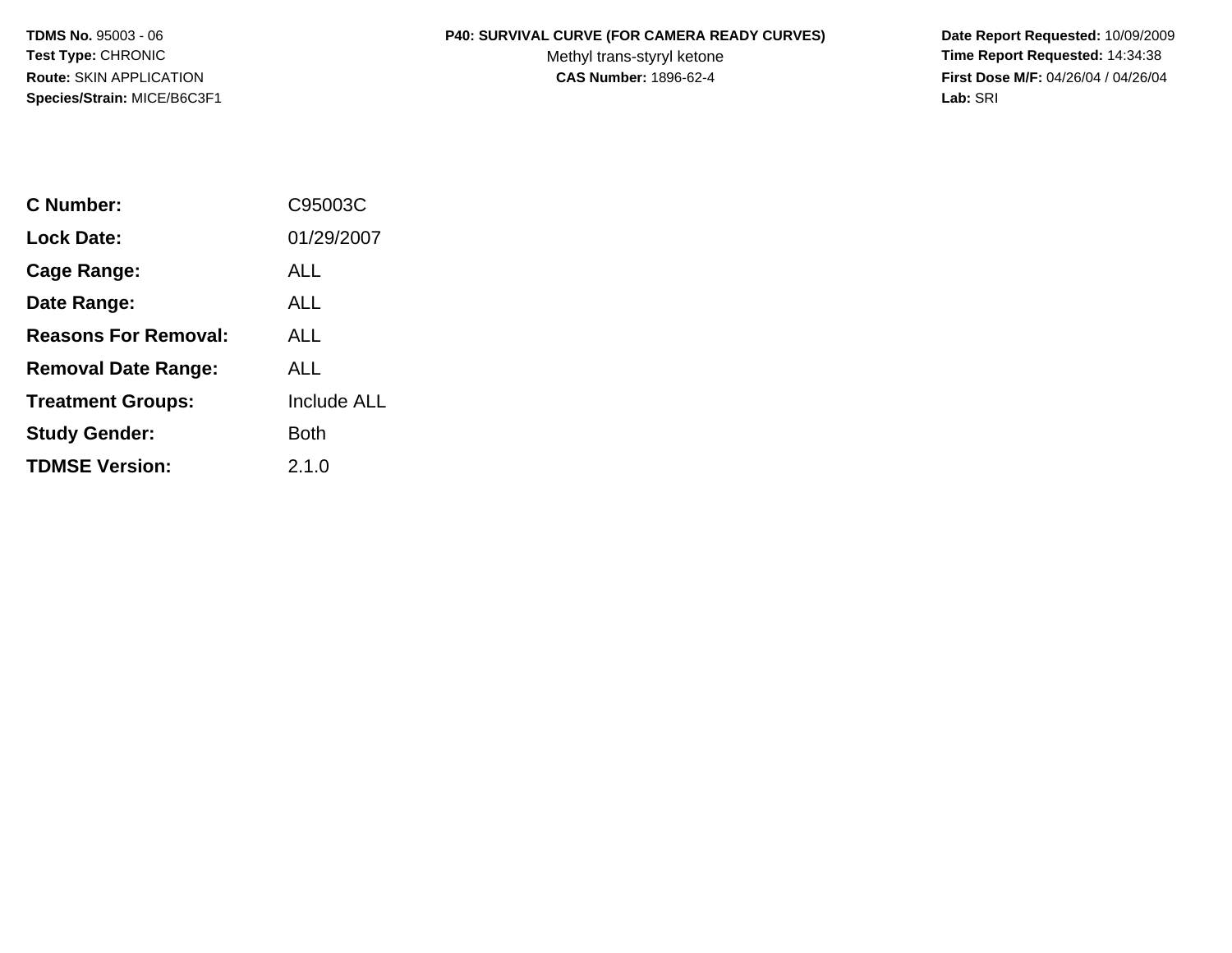**Species/Strain:** MICE/B6C3F1 **Lab:** SRI

## **TDMS No.** 95003 - 06 **P40: SURVIVAL CURVE (FOR CAMERA READY CURVES) Date Report Requested:** 10/09/2009

Test Type: CHRONIC **Test Type: CHRONIC Test Type: CHRONIC Time Report Requested:** 14:34:38 **Route:** SKIN APPLICATION **CAS Number:** 1896-62-4 **First Dose M/F:** 04/26/04 / 04/26/04